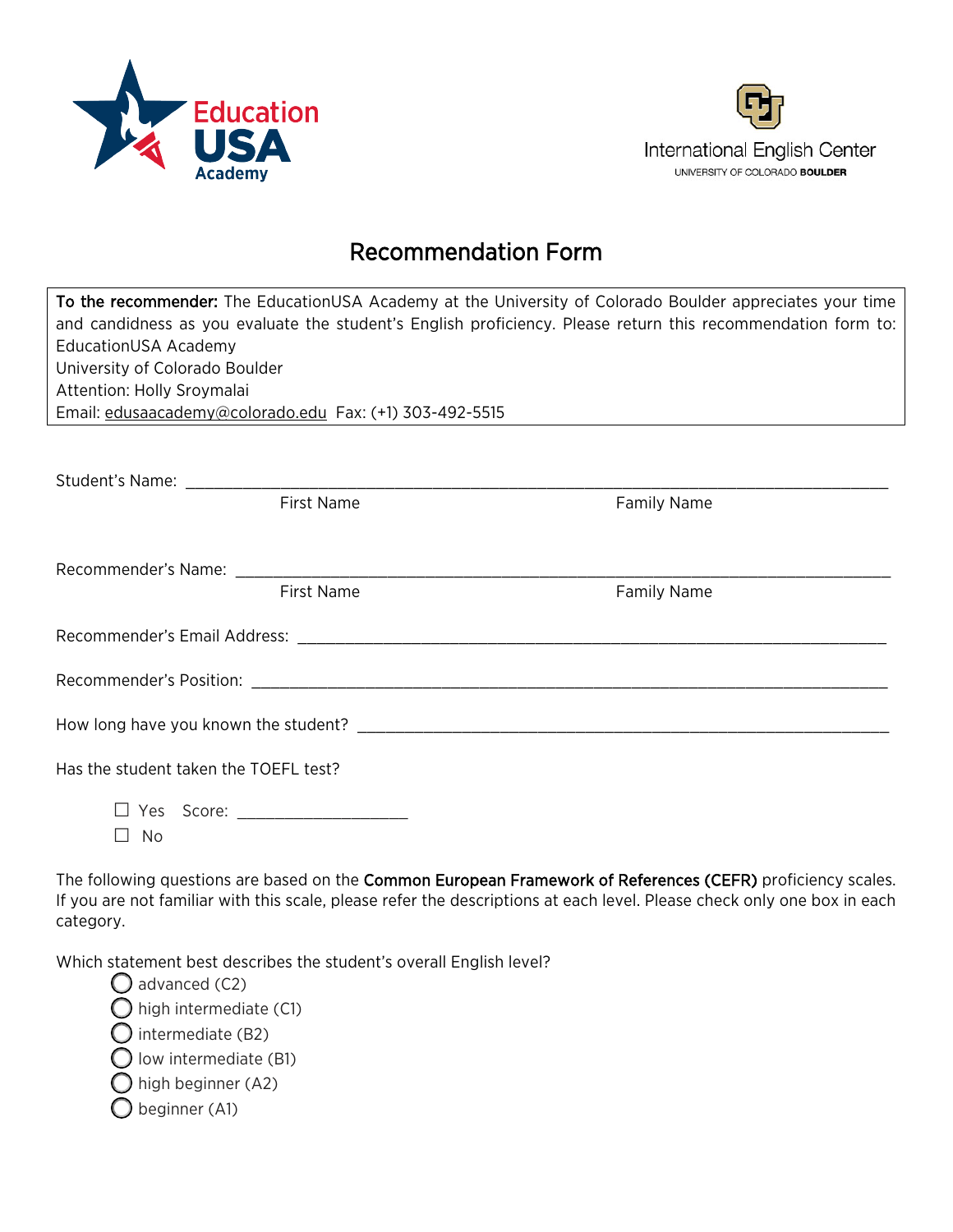|              | <b>CEFR</b>              | <b>Overall Speaking Ability</b>                                                                                                                                                                                                                                                                                                                                                                  |  |
|--------------|--------------------------|--------------------------------------------------------------------------------------------------------------------------------------------------------------------------------------------------------------------------------------------------------------------------------------------------------------------------------------------------------------------------------------------------|--|
| Proficient   | C <sub>2</sub>           | Can express him/herself spontaneously and very fluently, interacting with ease and skill, and<br>differentiating finer shades of meaning precisely. Can produce clear, smoothly flowing, well-<br>structured descriptions.                                                                                                                                                                       |  |
|              | C1.                      | Can express him/herself fluently and spontaneously, almost effortlessly, with a smooth flow of<br>language. Can give clear, detailed descriptions on complex subjects. High degree of accuracy;<br>errors are rare.                                                                                                                                                                              |  |
| Independent  | B <sub>2</sub><br>$\Box$ | Can interact on a wide range of topics and produce stretches of language with a fairly even tempo.<br>Can give clear, detailed descriptions and presentations on a wide range of subjects related to<br>his/her field of interest. Does not make errors which cause misunderstanding.                                                                                                            |  |
|              | B <sub>1</sub>           | Can keep going comprehensibly, even though pausing for grammatical and lexical planning and<br>repair may be very evident. Can link discrete, simple elements into a connected sequence to give<br>straightforward descriptions on a variety of familiar subjects within his/her field of interest.                                                                                              |  |
| <b>Basic</b> | A2                       | Can communicate in a simple and direct exchange of information on familiar matters. Can make<br>him/herself understood in very short utterances, even though pauses, false starts and reformulation<br>are very evident. Can describe simple terms, family, living conditions, and educational background.<br>Uses some simple structures correctly, but may systematically make basic mistakes. |  |
|              | <u>A1</u>                | Can make him/herself understood in a simple way, asking and answering questions about personal<br>details, provided the other person talks slowly and clearly and is prepared to help. Can manage very<br>short, isolated, mainly pre-packaged utterances. Much pausing to search for expressions and to<br>articulate less familiar words.                                                      |  |
|              |                          |                                                                                                                                                                                                                                                                                                                                                                                                  |  |
|              | <b>CEFR</b>              | <b>Overall Writing Ability</b>                                                                                                                                                                                                                                                                                                                                                                   |  |
| Proficient   | C <sub>2</sub>           | Can write clear, highly accurate and smoothly flowing, complex texts in an appropriate and<br>effective personal style conveying finer shades of meaning. Can use a logical structure which helps<br>the reader to find significant points.                                                                                                                                                      |  |
|              | C1                       | Can write clear, well-structured and mostly accurate texts of complex subjects. Can underline the<br>the contract of the contract of the contract of the contract of the contract of the contract of the contract of                                                                                                                                                                             |  |

| ᅕ                   | C1             | Can write cical, wen structured and mostly accurate texts or complex subjects. Can underline the<br>relevant salient issues, expand and support points of view at some length with subsidiary points,<br>reasons and relevant examples, and round off with an appropriate conclusion.                                 |
|---------------------|----------------|-----------------------------------------------------------------------------------------------------------------------------------------------------------------------------------------------------------------------------------------------------------------------------------------------------------------------|
|                     | B <sub>2</sub> | Can write clear, detailed texts on a variety of subjects related to his/her field of interest,<br>synthesizing and evaluating information and arguments from a number of sources. Can make a<br>distinction between formal and informal language with occasional less appropriate expressions.                        |
| ndependent<br>Basic | B1             | Can write straightforward connected texts on a range of familiar subjects within his/her field of<br>interest, by linking a series of shorter discrete elements into a linear sequence. The texts are<br>understandable but occasional unclear expressions and/or inconsistencies may cause a break-up in<br>reading. |
|                     | A2             | Can write a series of simple phrases and sentences linked with simple connectors like and, but, and<br>because. Longer texts may contain expressions and show coherence problems which make the text<br>hard to understand.                                                                                           |
|                     | A1             | Can write simple isolated phrases and sentences. Longer texts contain expressions and show<br>coherence problems which make the text very hard or impossible to understand.                                                                                                                                           |